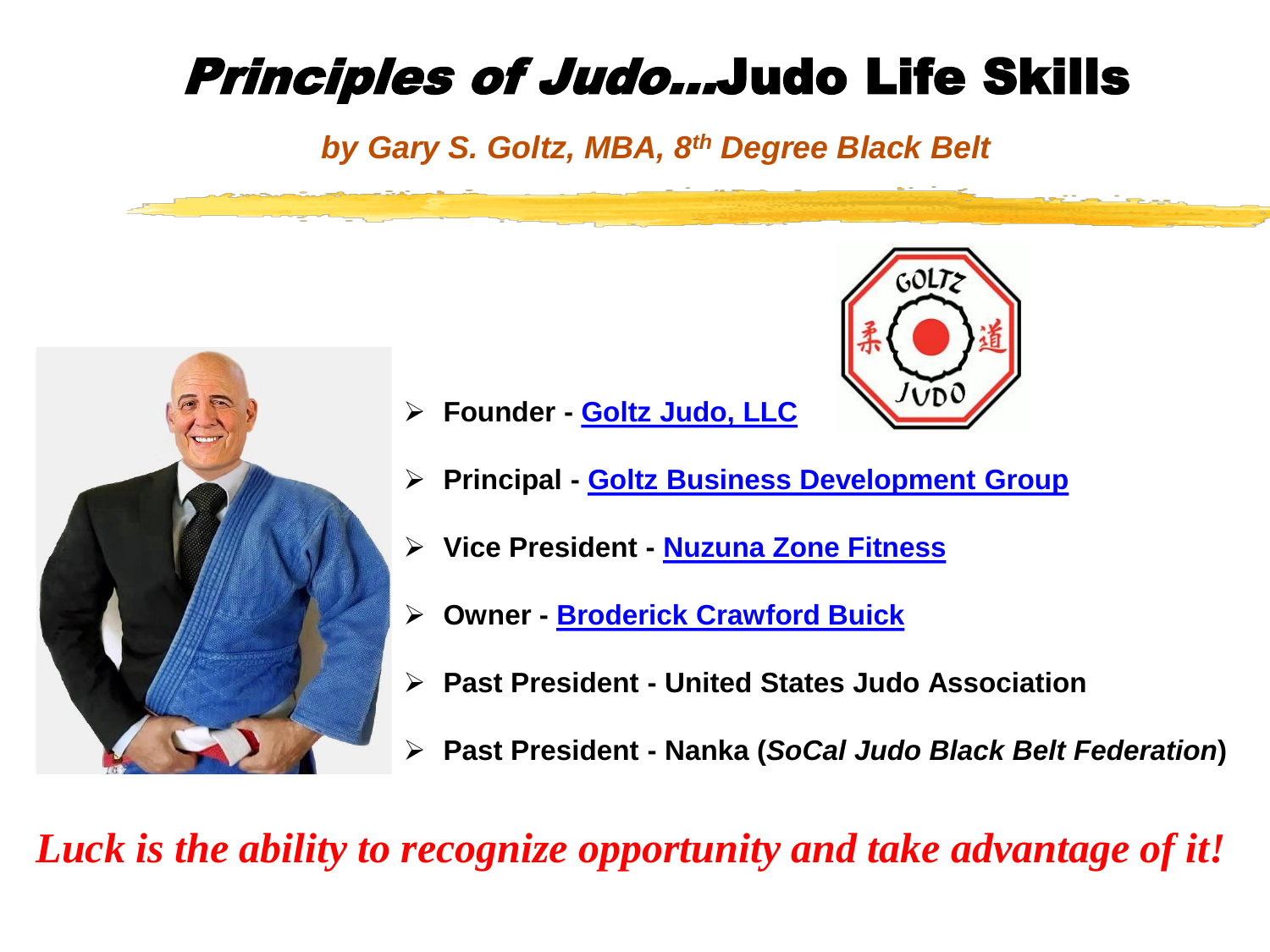#### Sensei Gary's thoughts on judo…

*"Judo brings people together by neutralizing differences of race, gender, religion, nationality, language, politics, wealth, education, professions, etc. In a judogi we are all equal. Our love of this sport is the common denominator to build upon friendships, mutual respect, and self-confidence."*

*"In judo you learn that in order to complete a throw you must risk being thrown. This is a valuable metaphor for life knowing sometimes the things you need to do in order to get ahead may result in being hurt, rejected, criticized, embarrassed, and unpopular. However, with proper training and hard work, the risks can be reduced significantly yielding many terrific rewards."*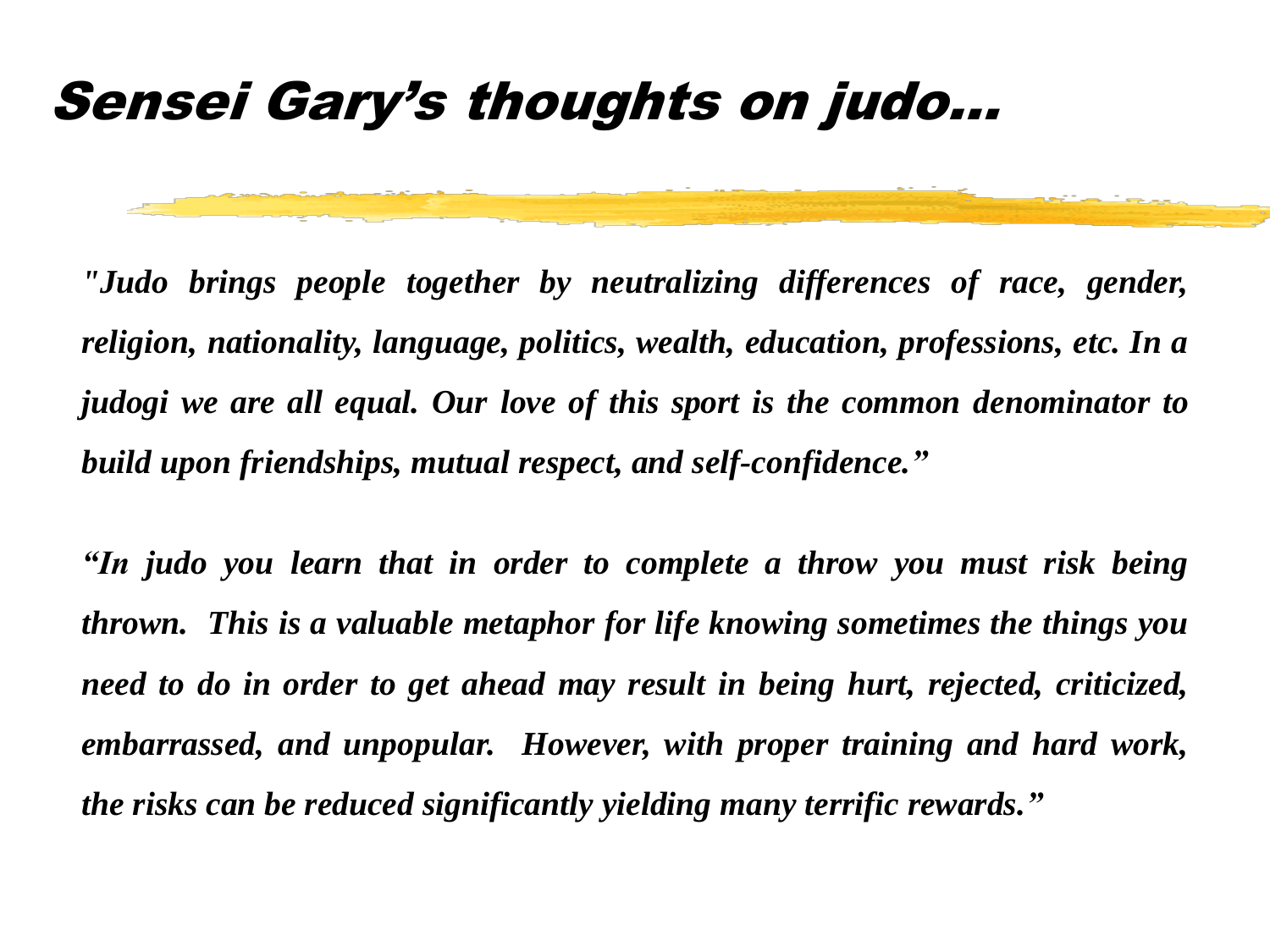# What is judo?

➢Martial art invented in 1882 by Jigoro Kano, a famous educator, meaning gentle way



➢Kano refined certain jujitsu throws, pins, strikes, strangles, and locking techniques into a safe method of practice

➢Today, judo is an Olympic sport practiced by men, women, and children worldwide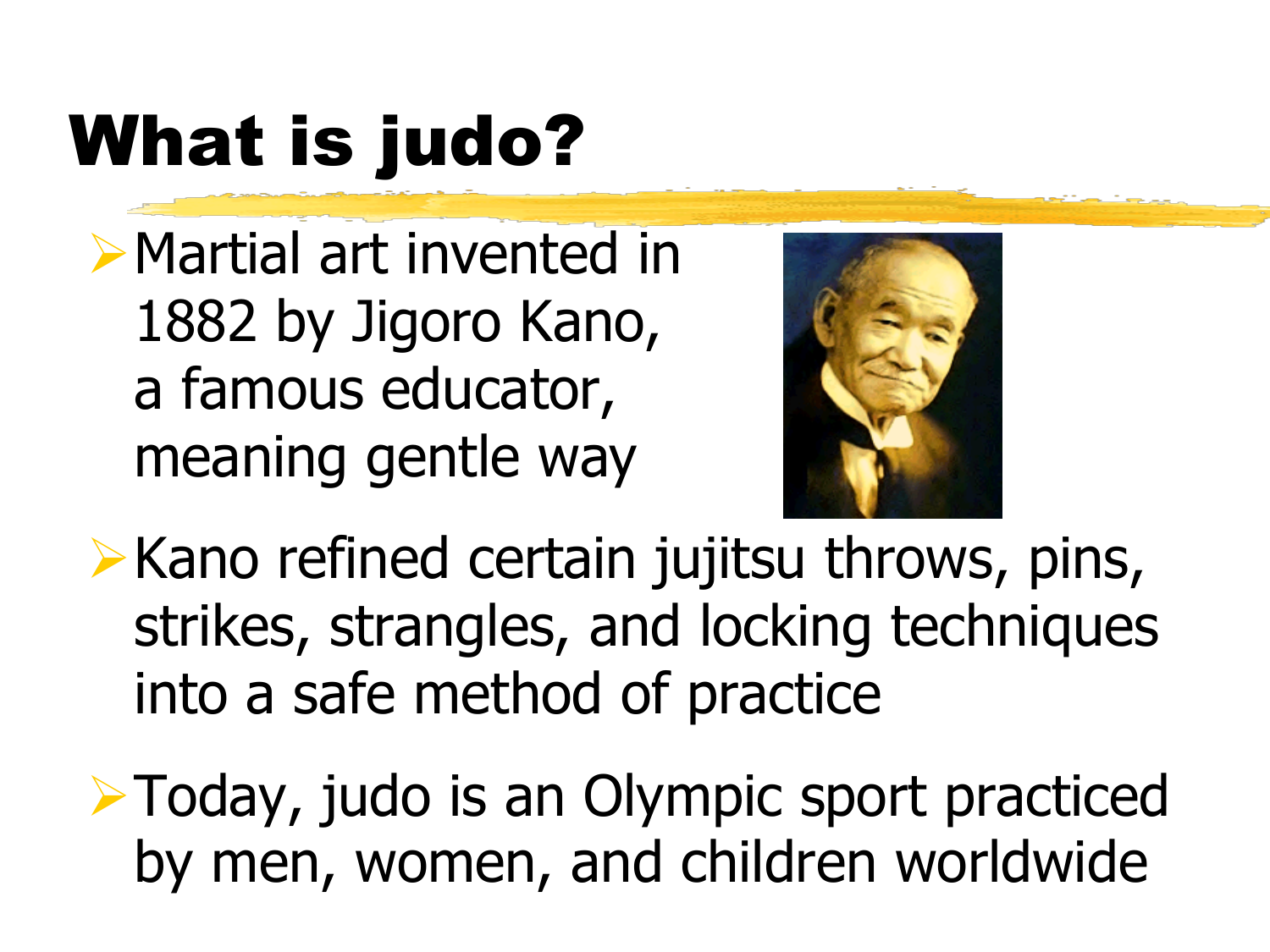## Judo is also…

➢The practice of life skills in a dojo (or lab, safe environment) under the guidance of a sensei



- ➢A way of learning through real life experiments of interacting with people
- ➢A study of one's self with the goal of perfection one's character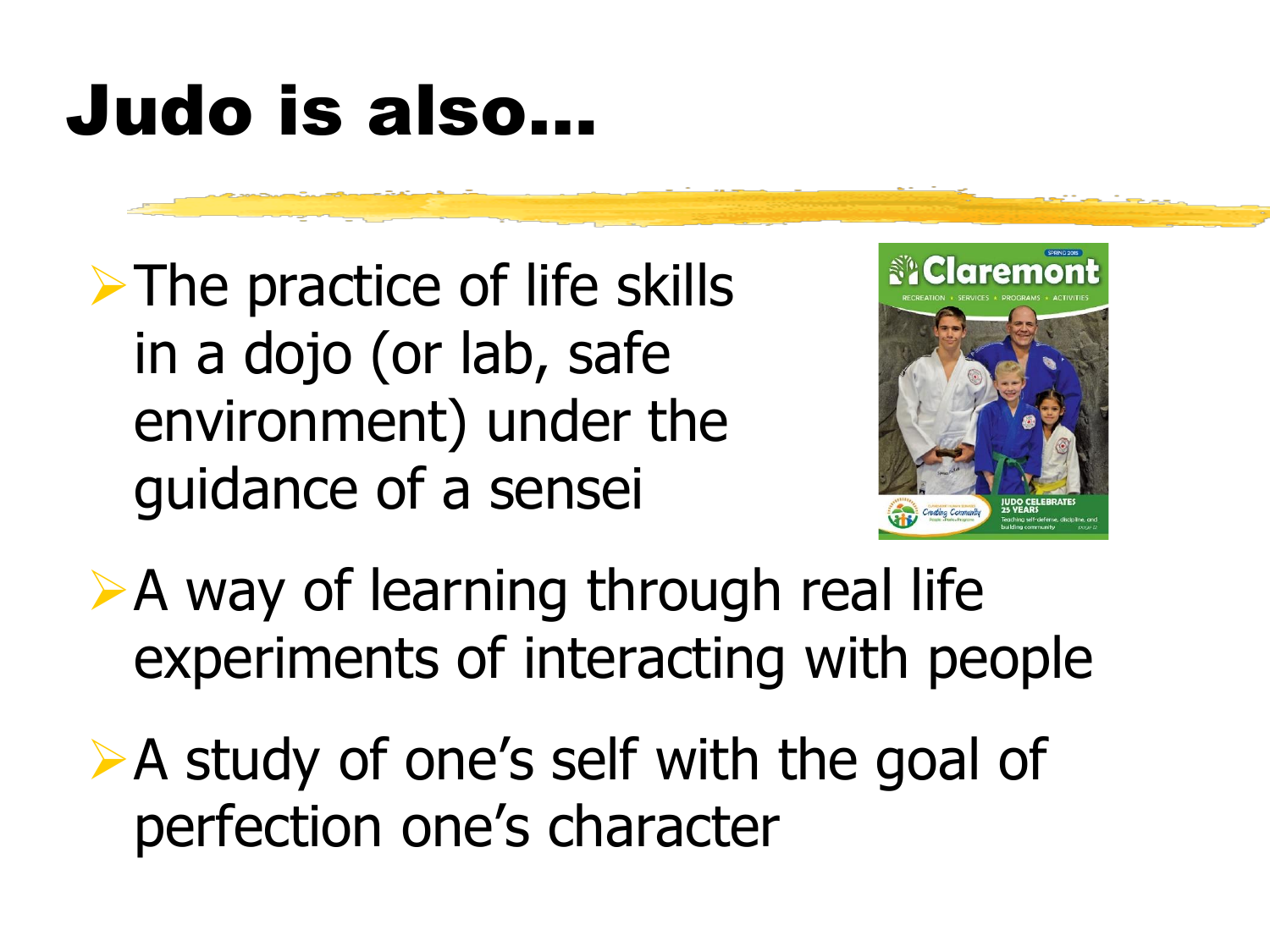### Judo Basics



**"Fall down seven times get up eight." Zen Proverb**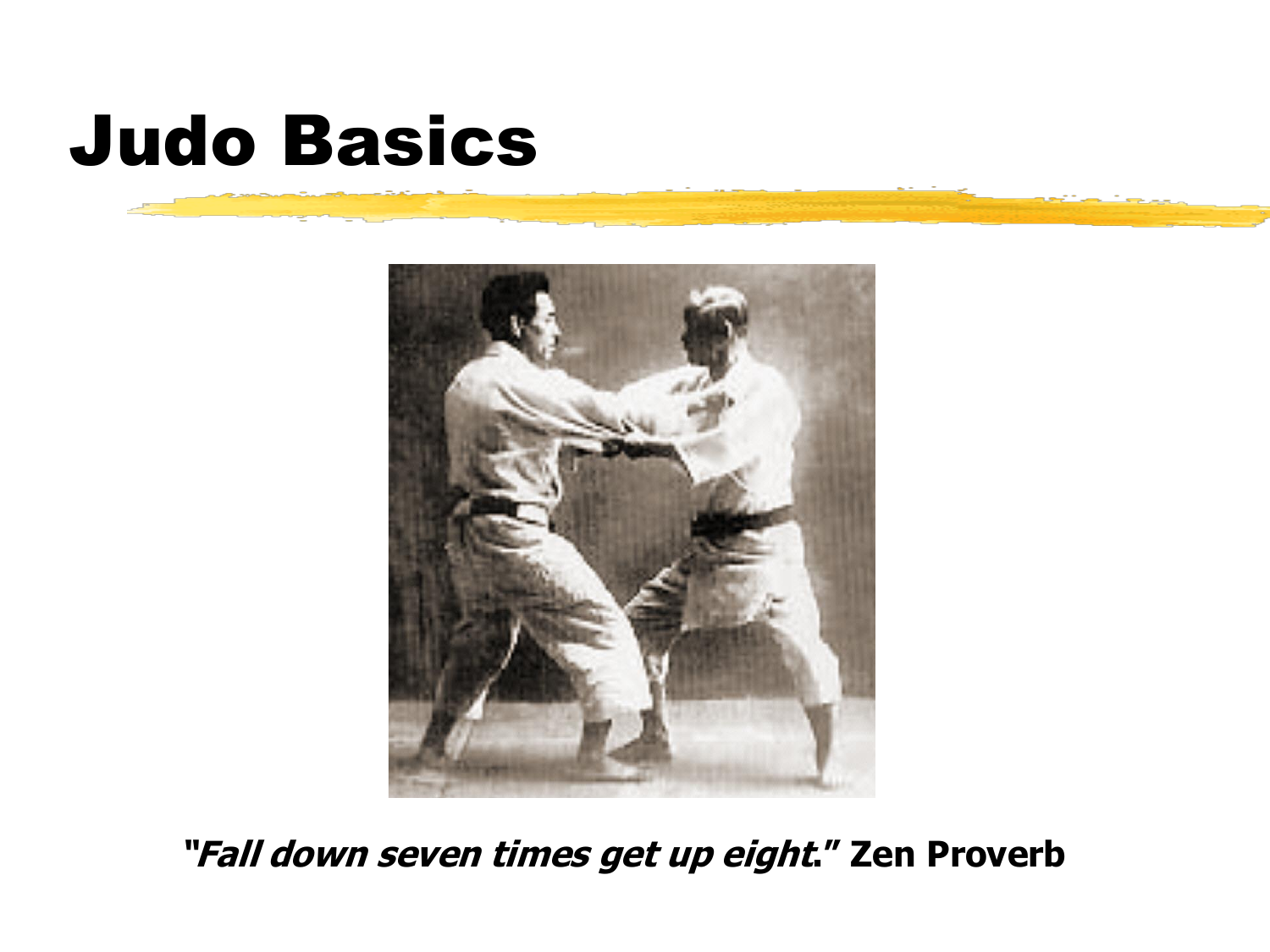## Key Definitions:

- ➢ **Judoka - a student of judo**
- ➢ **Seiryoku Zenryo - making best use of your energy**
- ➢ **Jita Kyoei - you and me shining together, (win/win)**
- ➢ **Kiai - shout of inner strength**
- ➢ **Mushin - mindfulness…being present (Depression - focusing on the past / Anxiety - focusing on the future)**
- ➢ **Ganbare – Never give up attitude**
- ➢ **Kaizen - continuous improvement**
- ➢ **Jiko No Kansei - self awareness goal (high EQ)**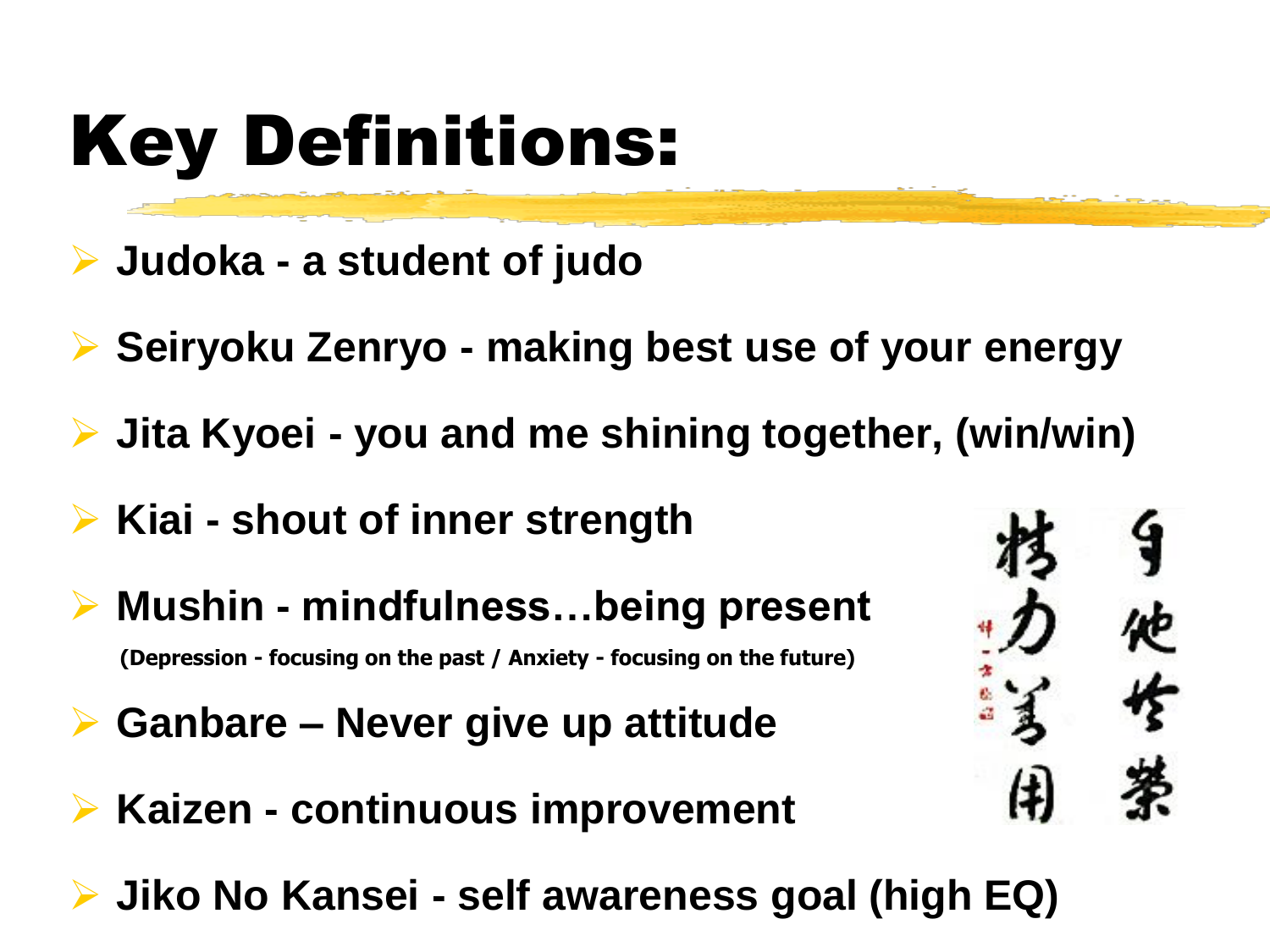## Forms of Movement:

- ➢**Kuzushi – Balance**
- ➢**Tsukuri – Entry**
- ➢**Kake – Execution**
- ➢**Tai Saboki – Turning**



- ➢**Jiko Ashi – Pivoting Foot**
- ➢**Shizen / Jigo Hontai – Posturing**
- ➢**Ayumi / Tsugi Ashi – Walking**
- ➢**Note – Timing is a crucial factor!**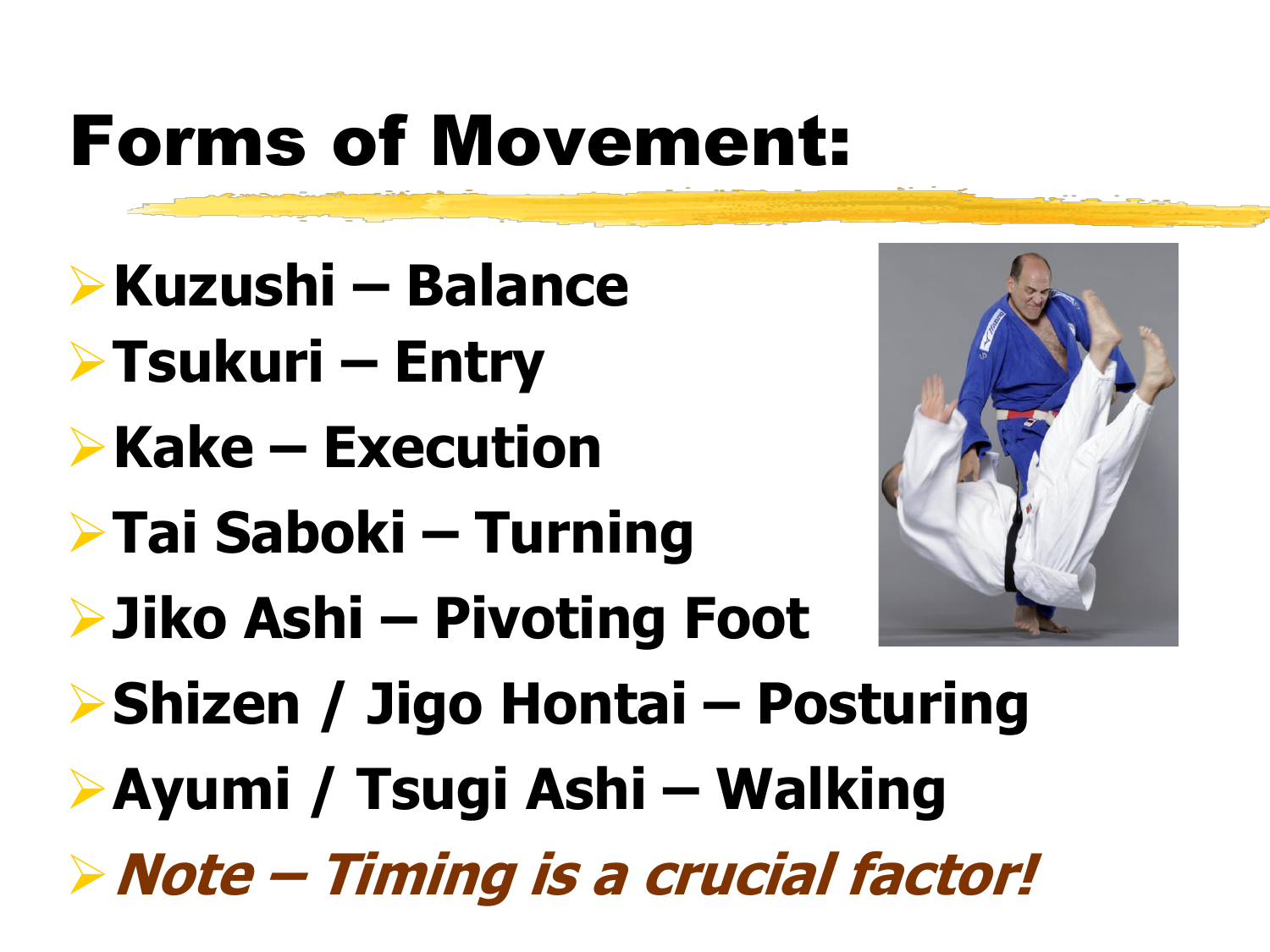## Judo Forms of Practice:

#### ➢**Uchikomi - Repetitious**

### ➢**Randori - Open**

### ➢**Kata - Prearranged**

#### ➢**Shiai - Contest**

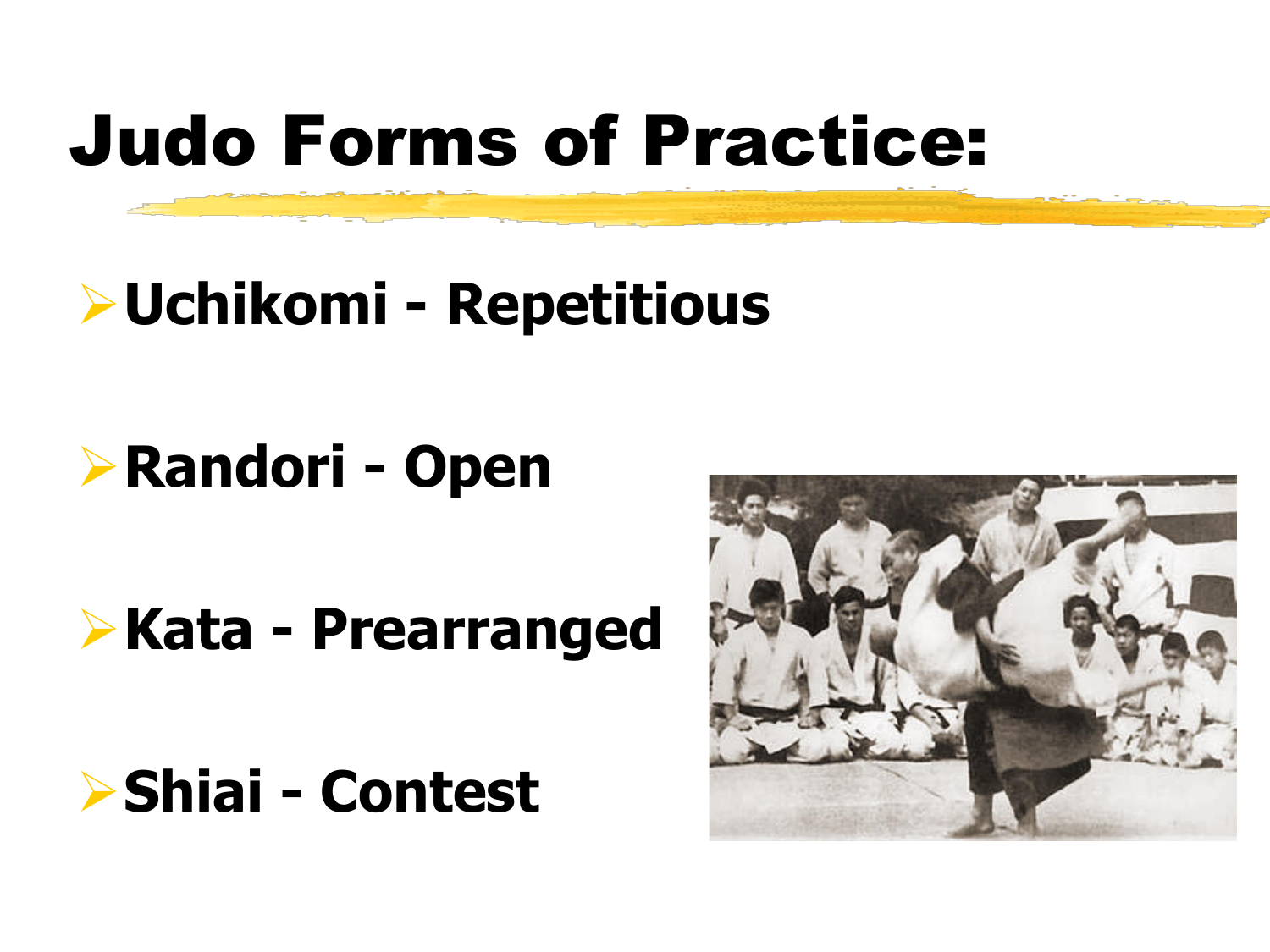## Judo Components

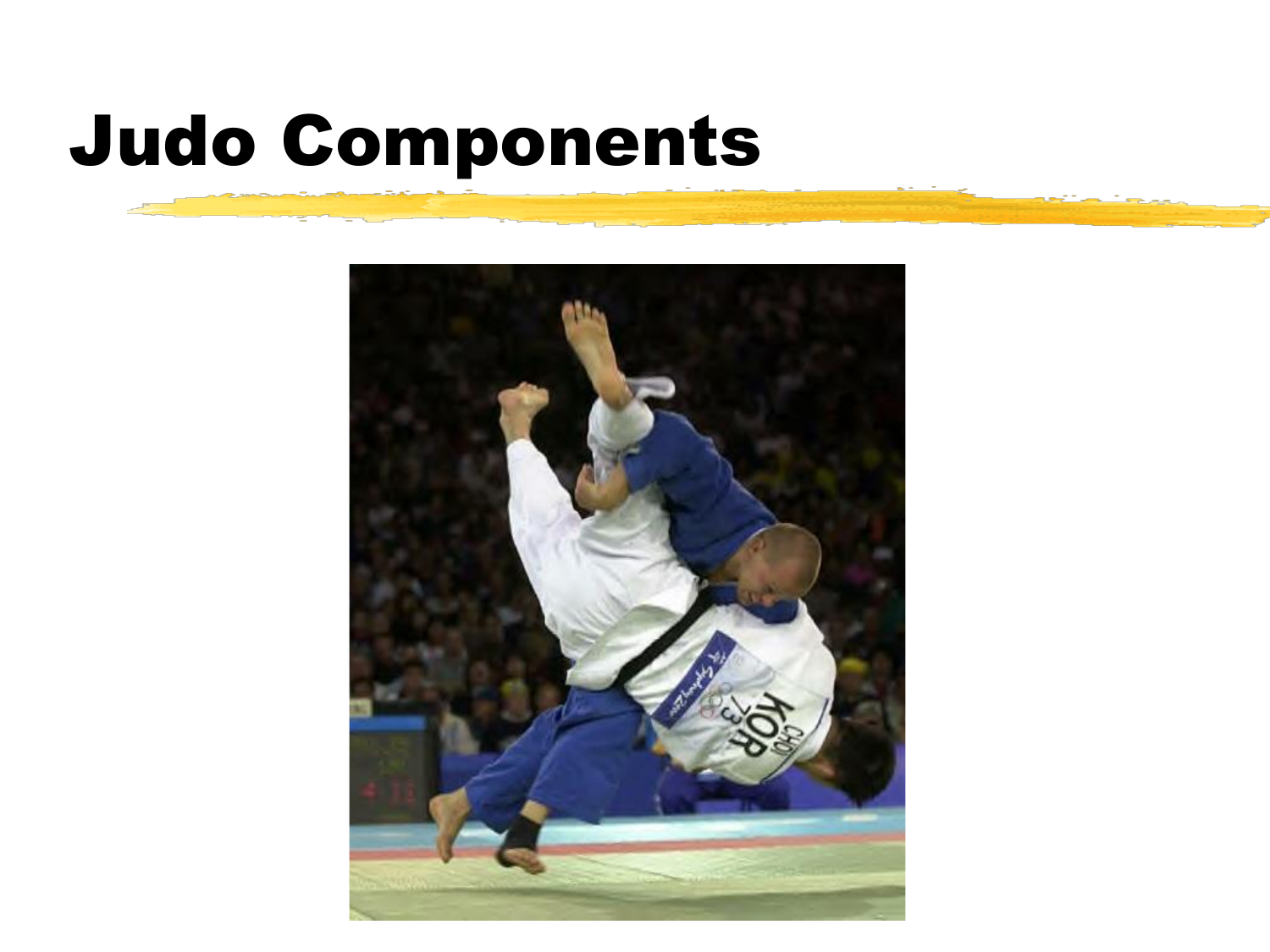## Components:

➢**Gripping** ➢**Falling** ➢**Throwing** ➢**Holding** ➢**Strangling (adults)** ➢**Locking (adults)** ➢**Striking (self-defense)**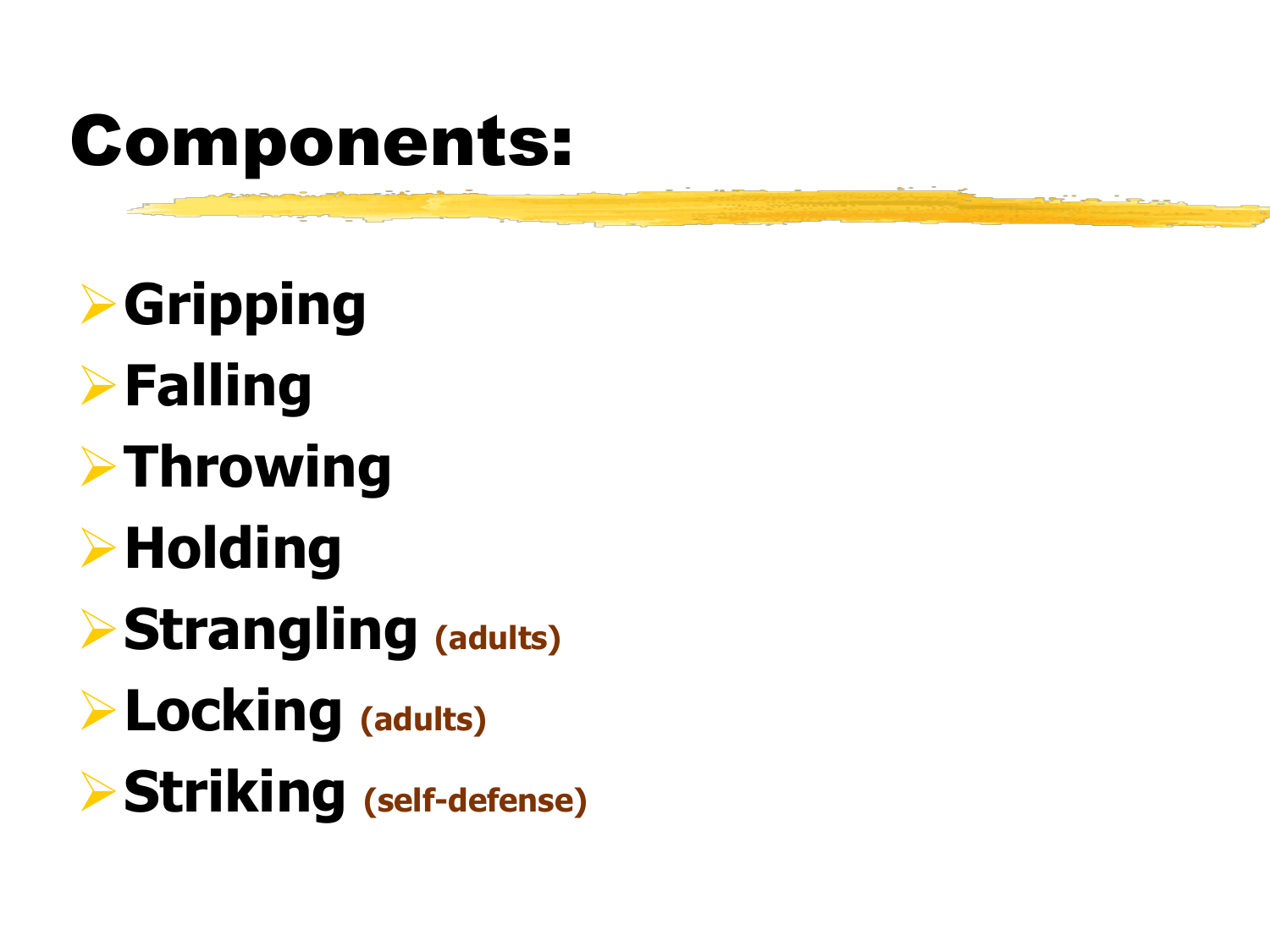## Judo Rank Promotions



**Based on knowledge, skill, fighting ability, time in grade, contributions, leadership, wisdom, and most importantly – being a good character**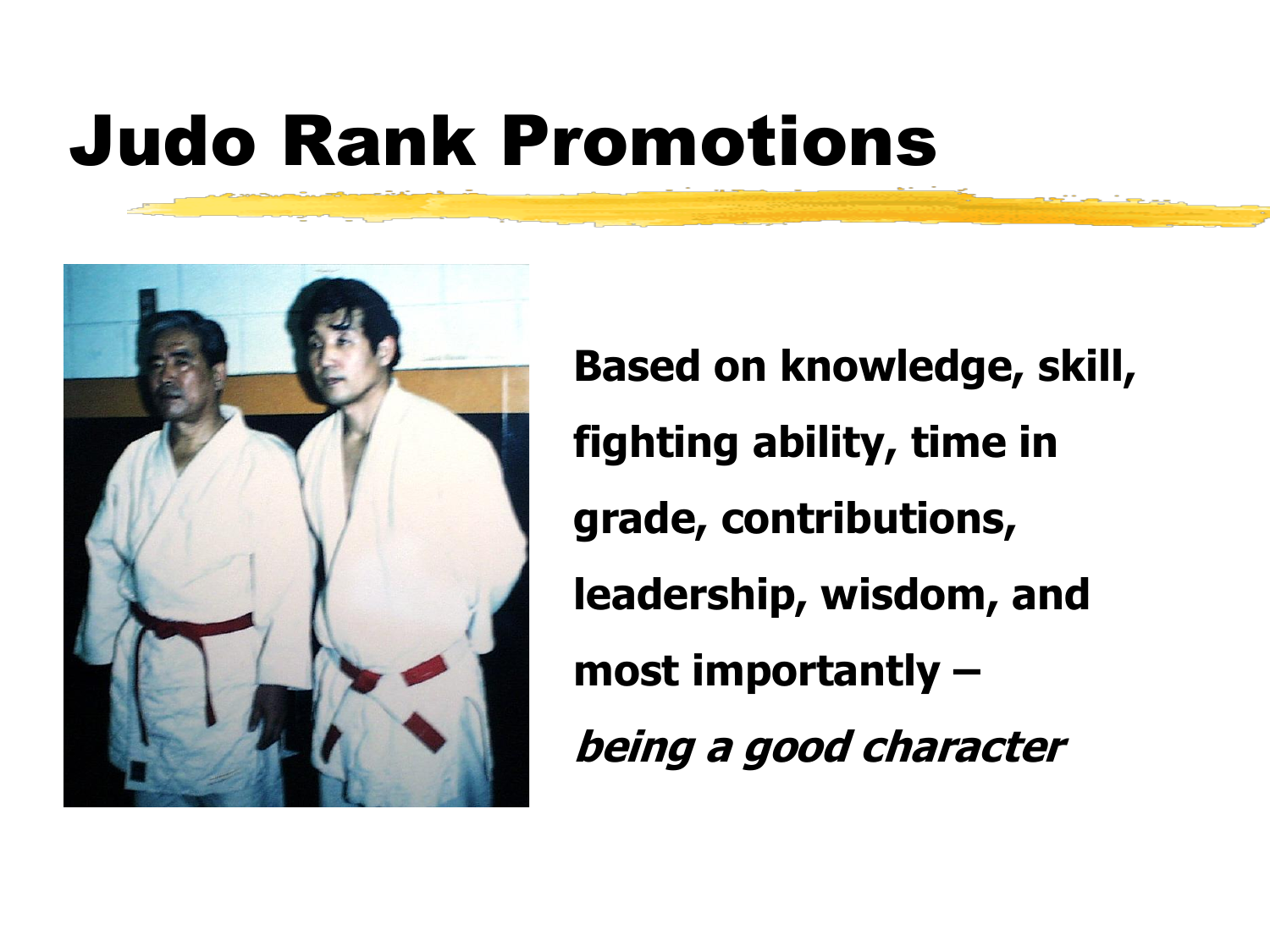## Judo Ranks:



- ➢ **Rokyu – Knows How to Fall**
- ➢ **Gokyu – Entering Grade School**
- ➢ **Yonkyu – Finishing Grade School**
- ➢ **Sankyu – Junior High School**
- ➢ **Nikyu – Sophomore High School**
- ➢ **Ikkyu – Senior High School**
- ➢ **Shodan – College Entrant**
- ➢ **Nidan – College Graduate**
- ➢ **Sandan – Masters Entrant**
- ➢ **Yondan – Masters Graduate**
- ➢ **Godan – PhD Entrant**
- ➢ **Rokudan – PhD Recipient**
- ➢ **Shichidan – Tenured Professor**
- ➢ **Hachidan – Emeritus Professor**
- ➢ **Kudan – Nobel Prize Winner**
- ➢ **Judan – Sainthood**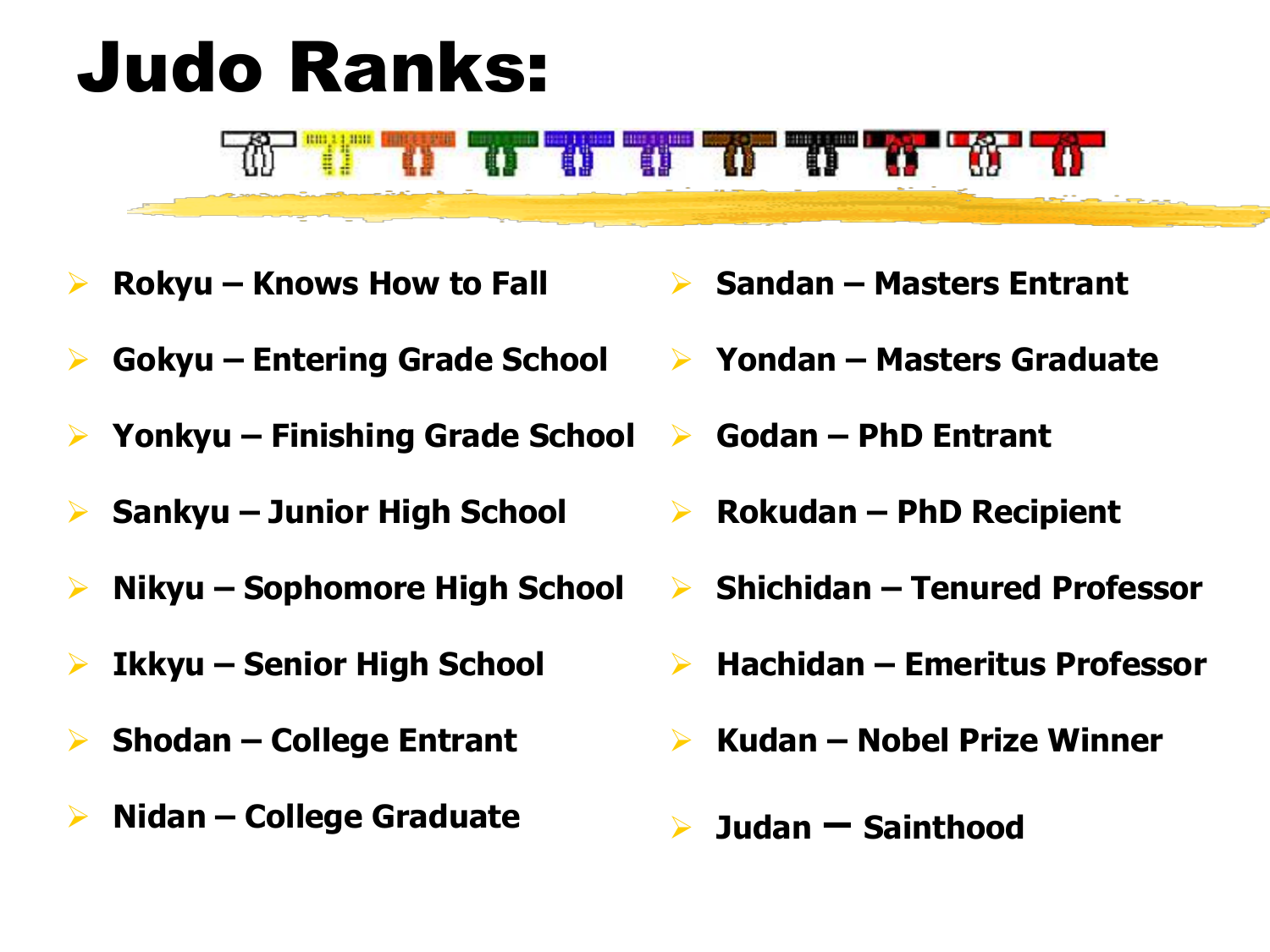### Judo Contest Scores

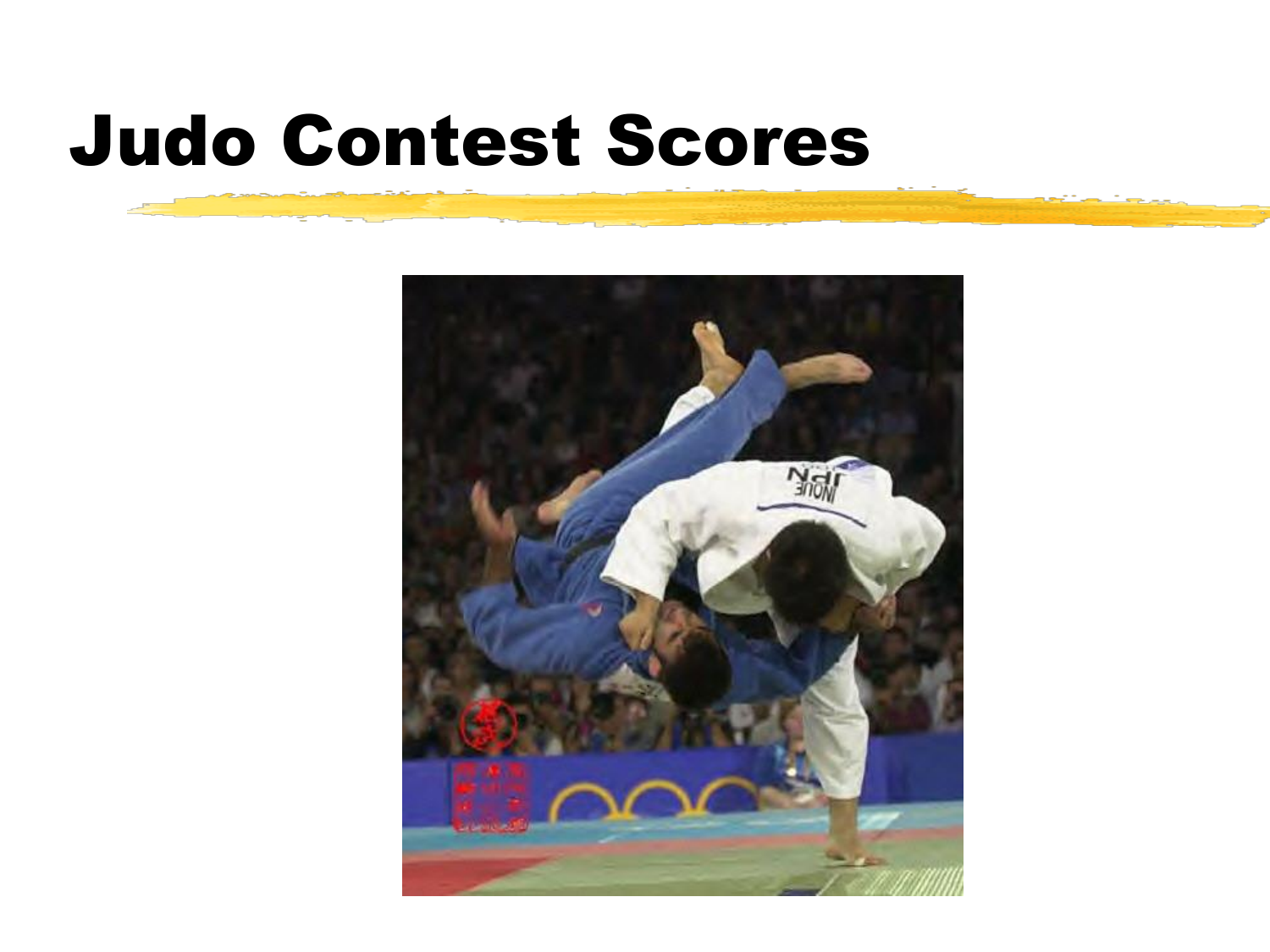## Contest Scores:

### ➢**A Win -**

▪ **Ippon - Full Point**

#### ➢**An Advancement -**

▪ **Wazari - Half Point** 

### ➢**A Penalty -**

- **Shido - Warning**
- **Hansokumake – Disqualification**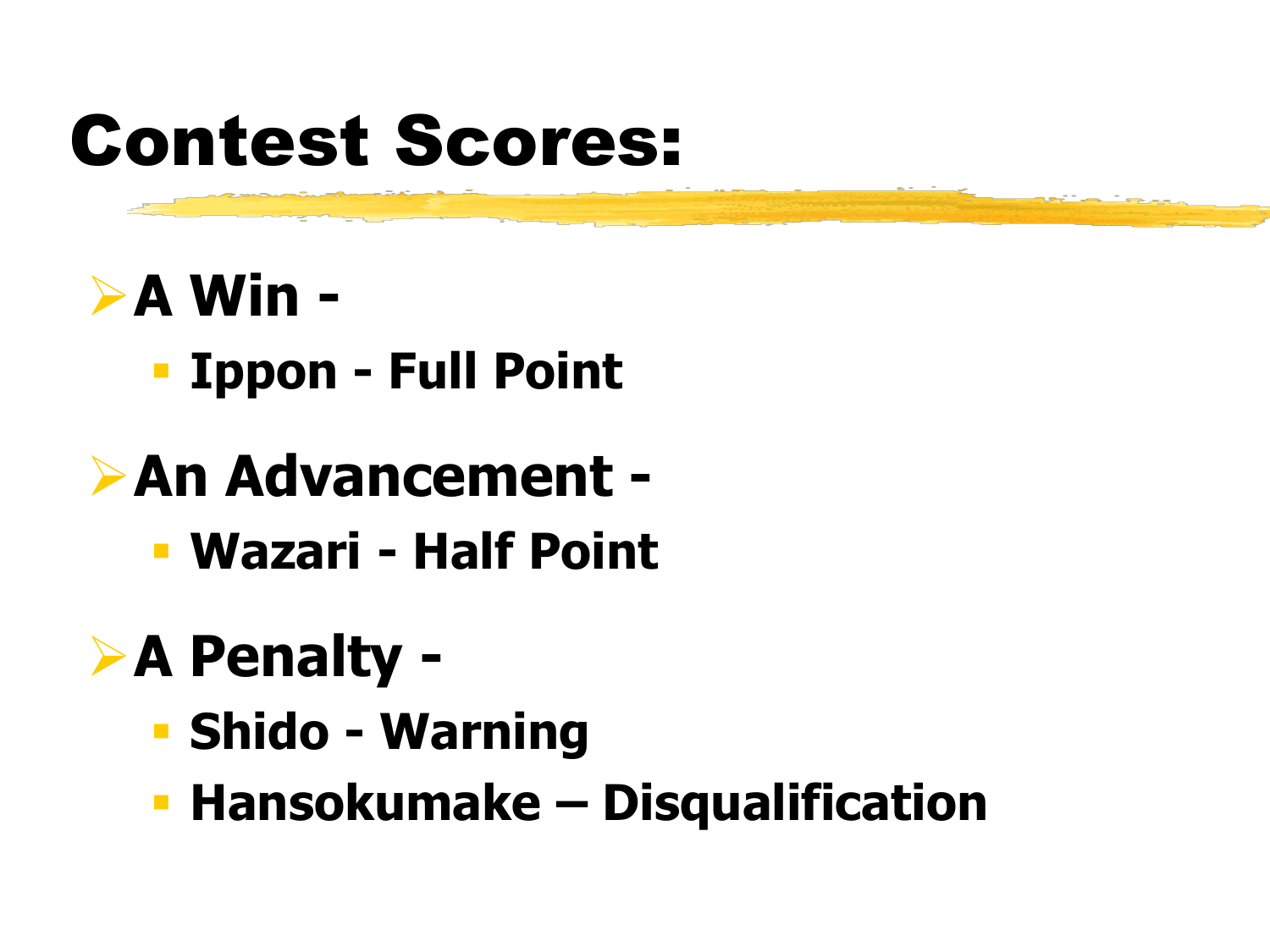## Judo Competition Strategies

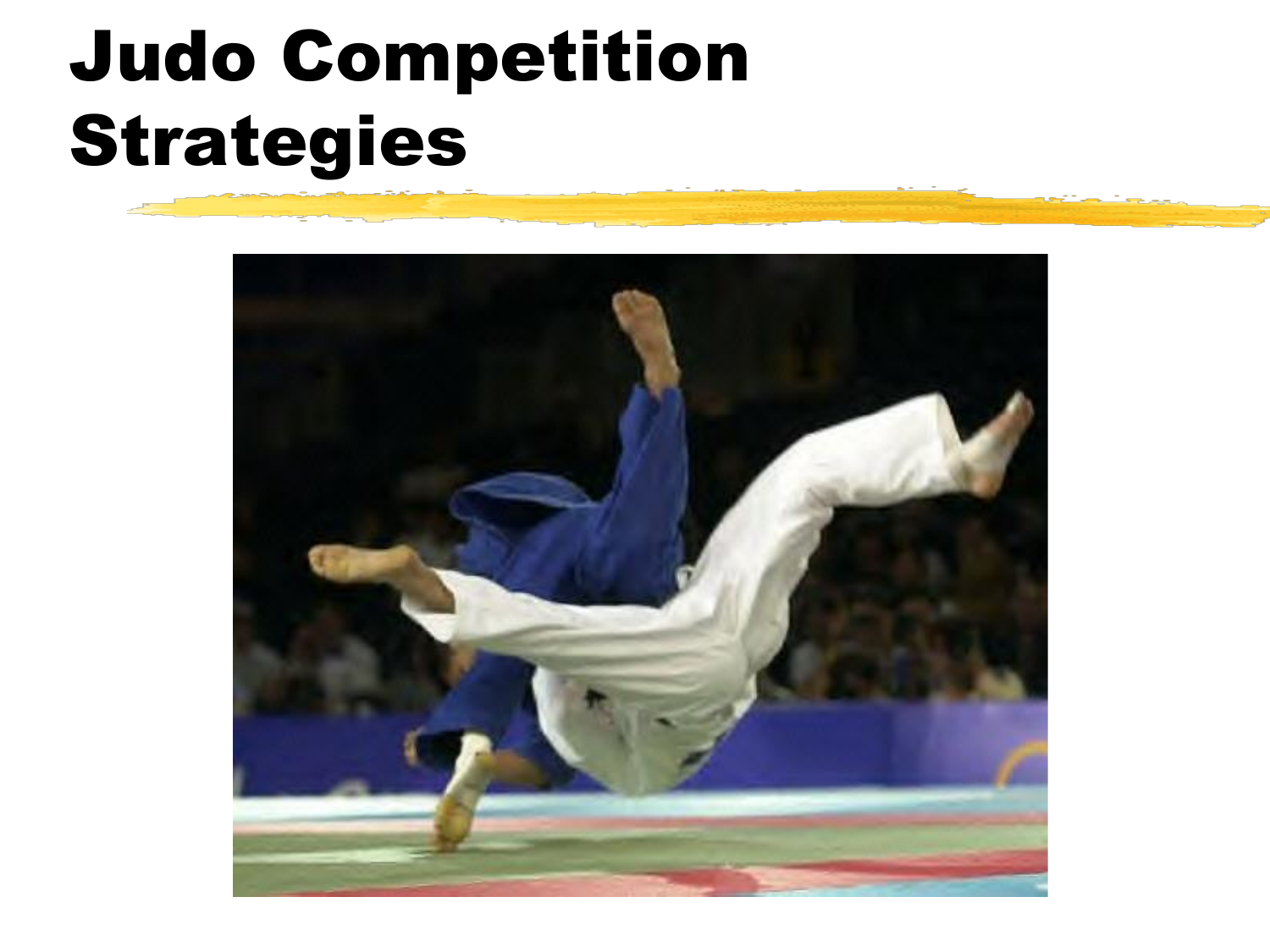## Before and After a Match:

### ➢**Preparation**



#### ➢**Bow Out**

#### ➢**Meditation**

### ➢**Reflection**

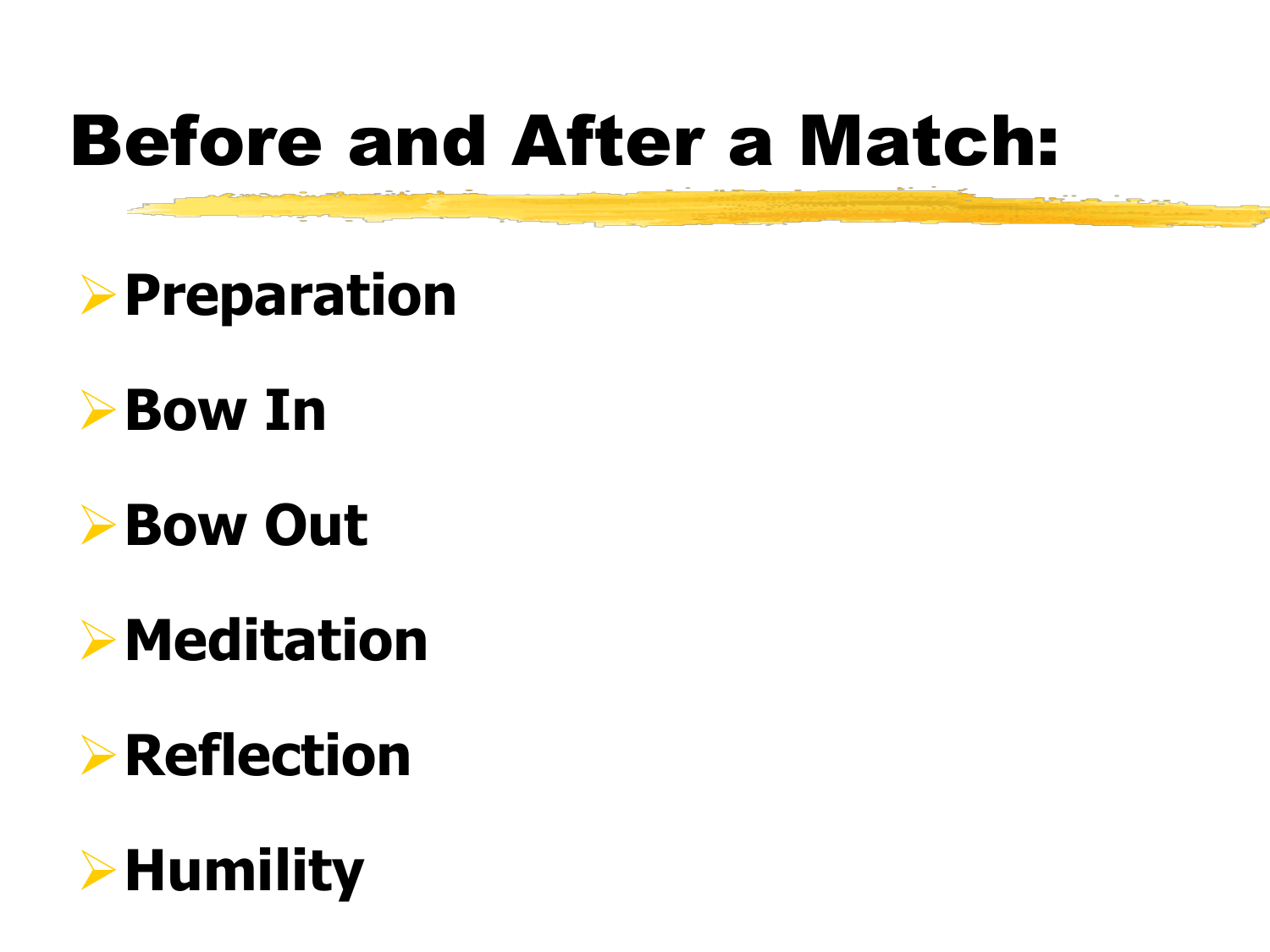### Judo Tactics

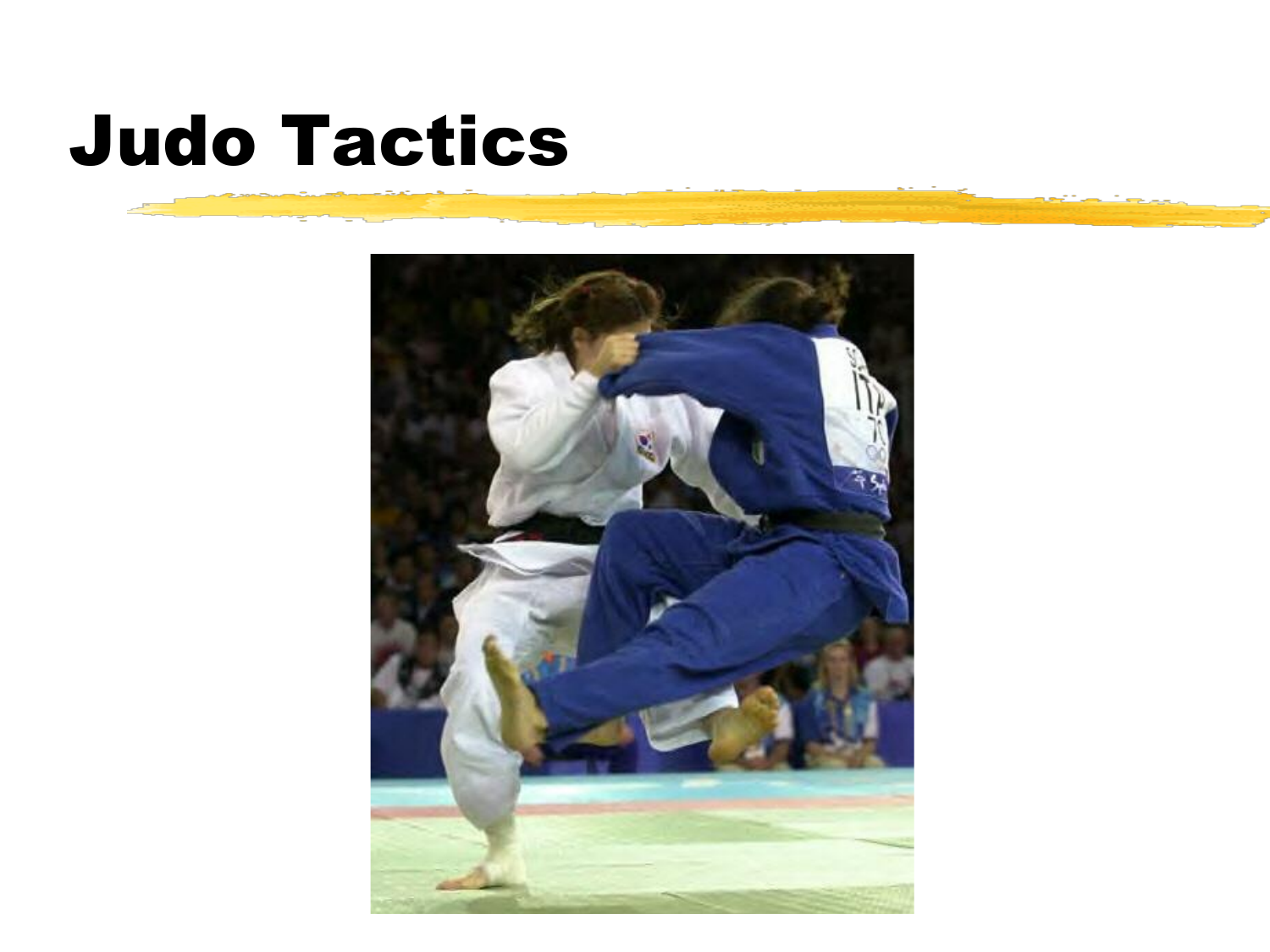# Types of Attacks:

- ➢ **Tokui Waza, Direct**
- ➢ **Renwaku Waza, Combinations**
- ➢ **Gaeshi Waza, Counters**
- ➢ **Retreating / Escaping**
- ➢ **False Attacks / Stalling**
- ➢ **Matte, Surrendering (Tap Out)**
- ➢ **Kachi, Decisions & Ties**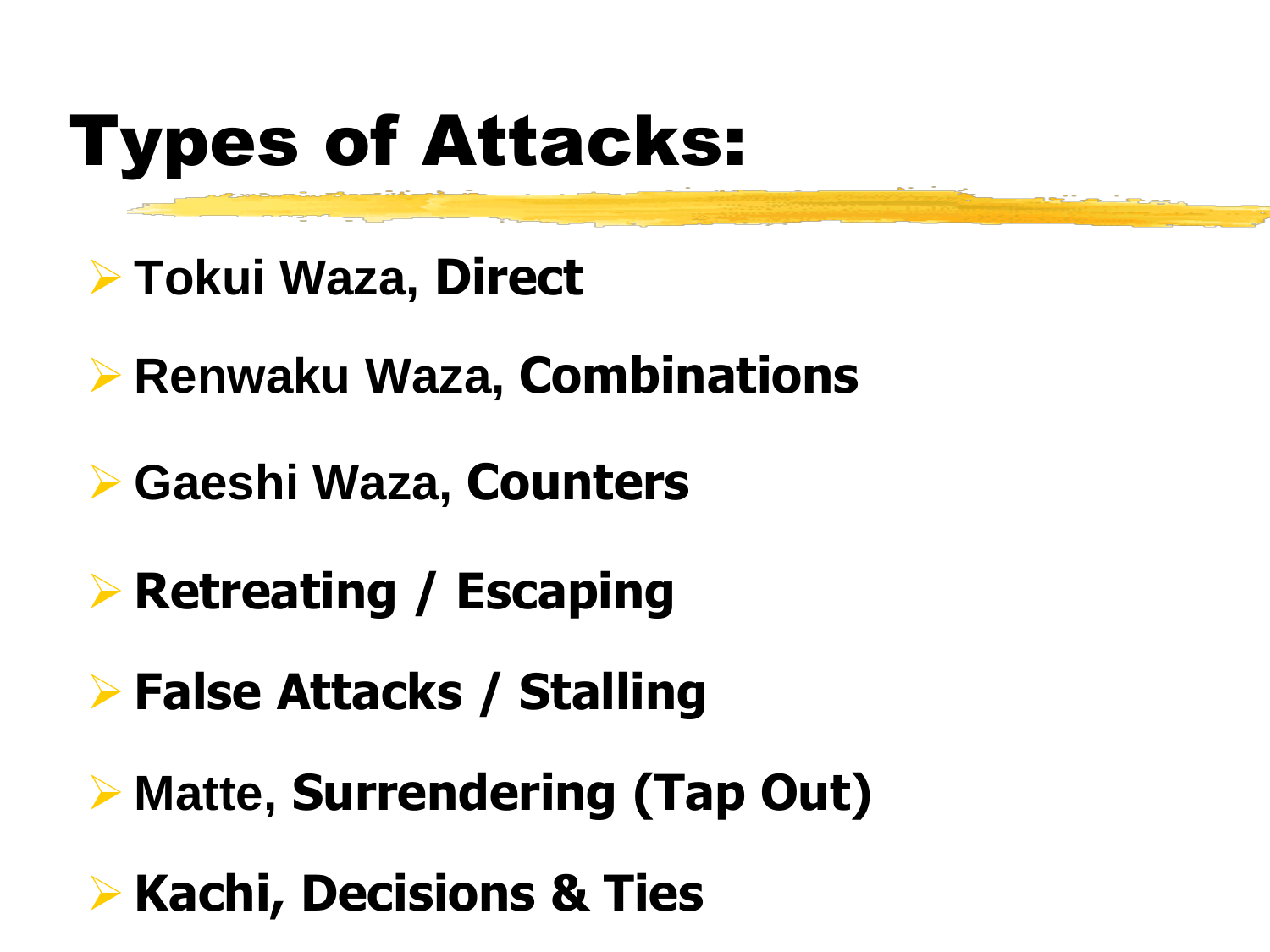## Judo Competitive Wisdom:

- ➢A skilled judoka never initiates a struggle from an unbalanced stance when his opponents balance is strong
- ➢A skilled judoka defines the competitive space to make his opponent lose their edge by entering unfamiliar ground
- ➢A skilled judoka after an initial attack, follows through fast to finish his opponent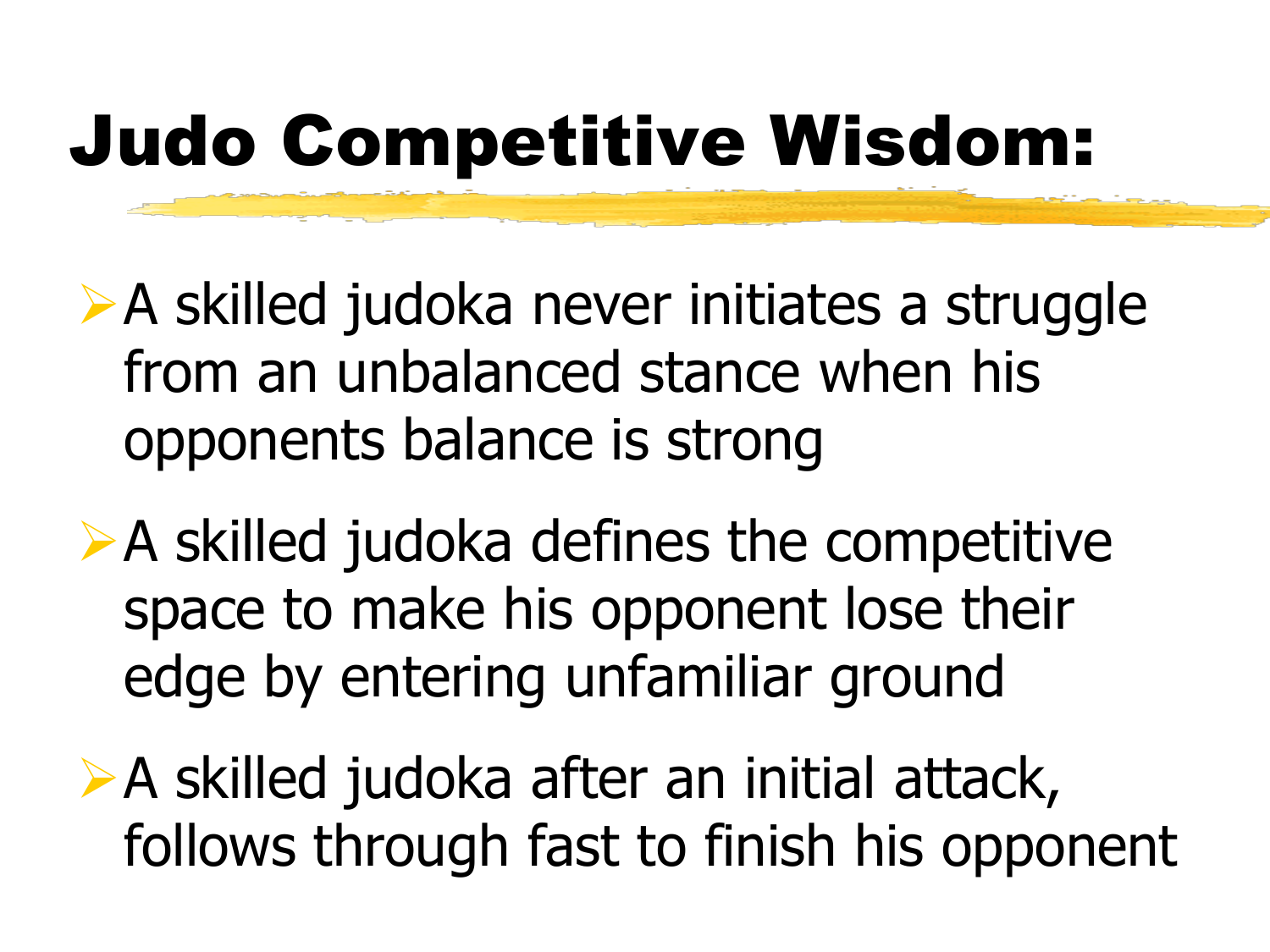## More Competitive Wisdom:

- ➢A skilled judoka seeks first to understand and then to be understood, (Stephen Covey)
- ➢A skilled judoka adjusts the energy level of his response based on an awareness of the situation, of self, and of others
- ➢A skilled judoka learns from each defeat and uses that insight in the next match
- ➢"If you want to have tea with me bring an empty cup" (Bruce Lee)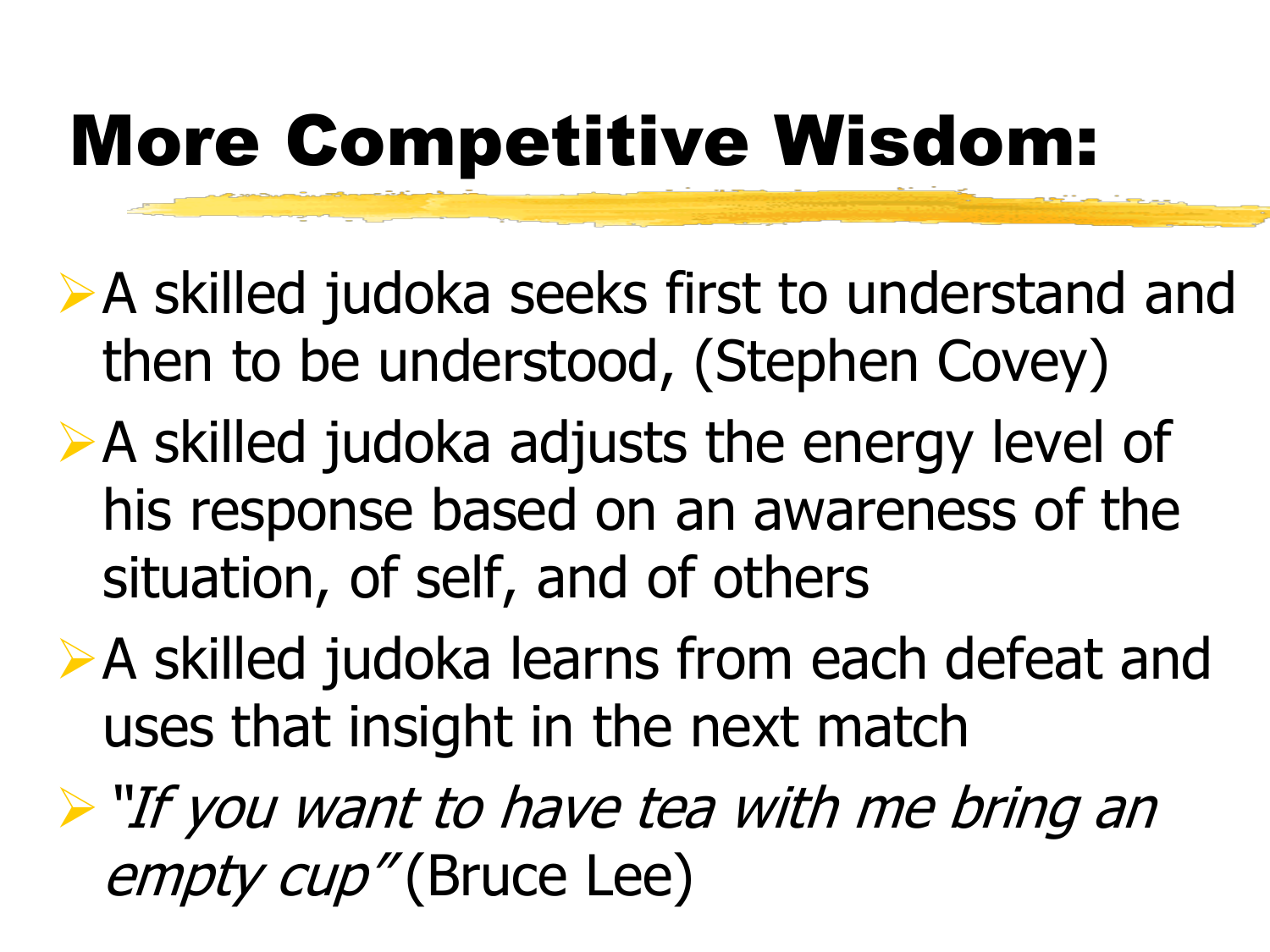# When to Apply Judo:

- ➢If you're a smaller player facing off against a stronger player, (David vs. Goliath)
- $\triangleright$  If you're a new player at an existing event, (entering uncharted territory)
- $\triangleright$  If you're a large player moving into areas where powerful opponents may already be entrenched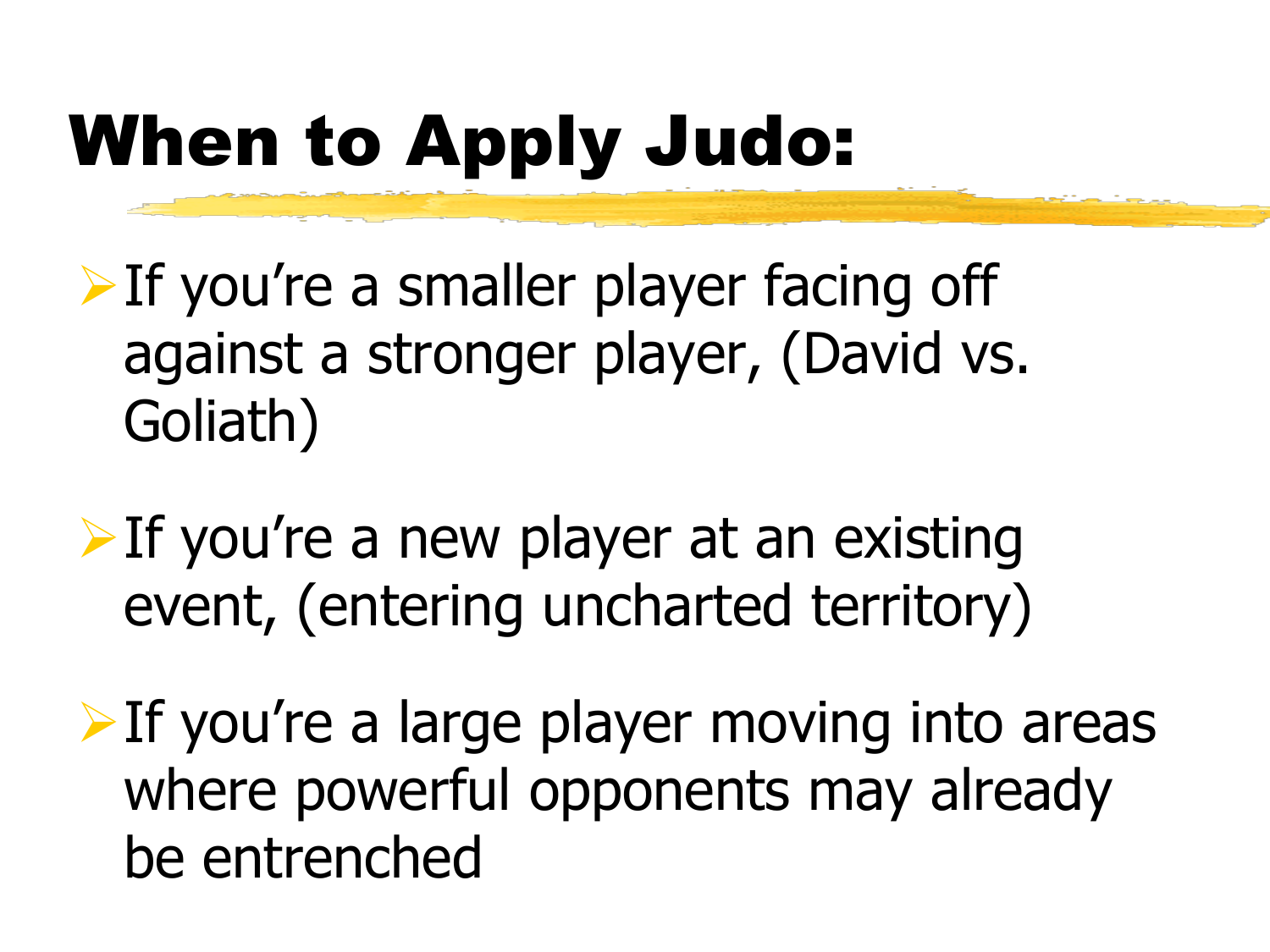### Judo Leadership Qualities:

#### ➢ **Integrity**

- ➢ **Perseverance**
- ➢ **Courage to Risk**
- ➢ **Knowledge Quest**
- ➢ **Self Defense Skills**
- ➢ **Divergent Thinking**
- ➢ **Giving Back to Society**

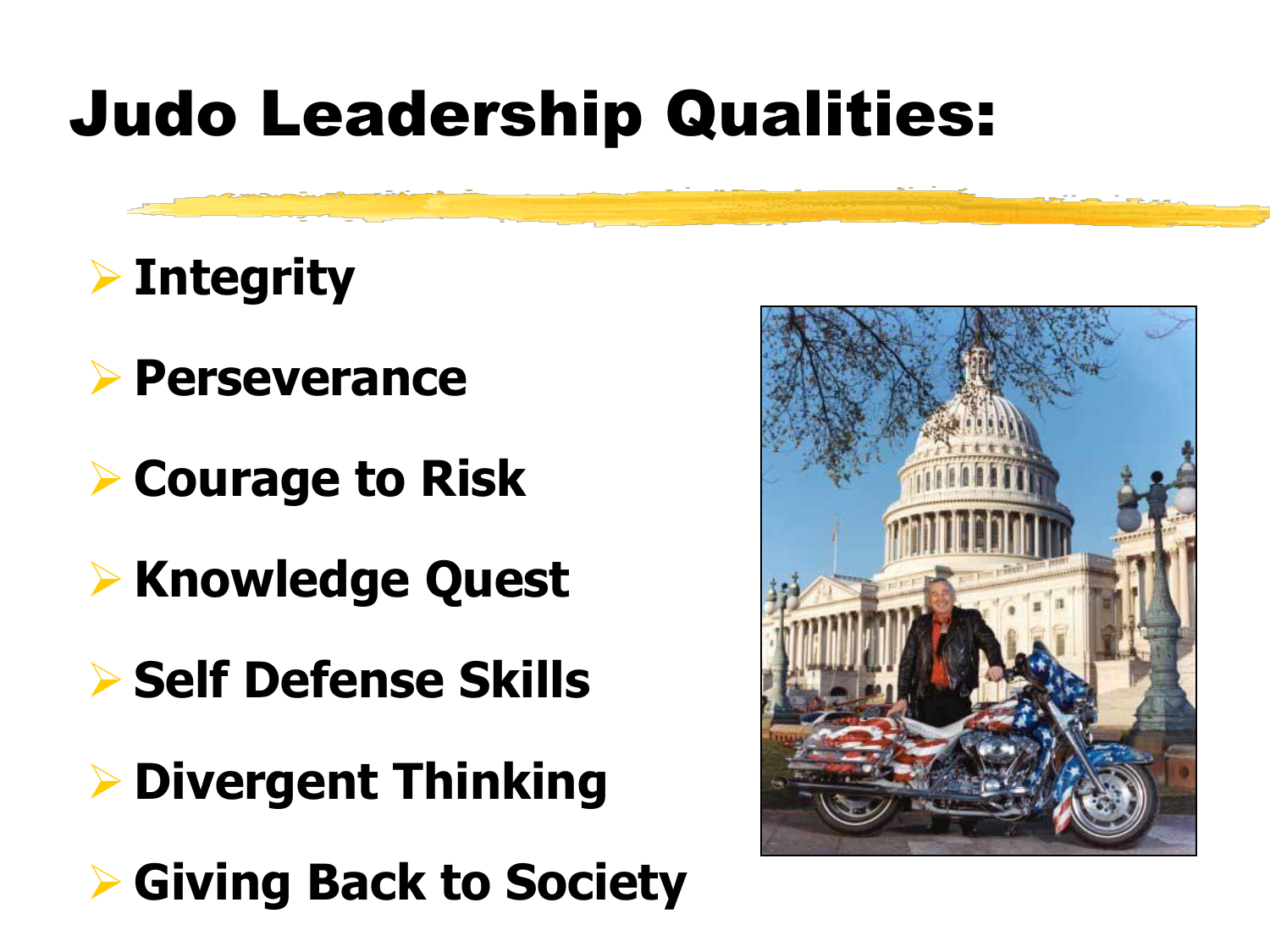### Judo Life Skills - Summary

- **1. Judo is a way to experiment on how to handle the challenges of life**
- **2. Everyone wears the same uniform is judged by the same standards**
- **3. Accomplishments take lots of practice, requiring failure to succeed**
- **4. Using a cooperative approach toward common goals is a good plan**
- **5. Appreciate the journey as often it's as important as the destination**
- **6. Self-esteem results from self-confidence (embarrassment immune)**
- **7. Essence of competition is more about challenging yourself to grow**
- **8. Life is learning which is gained through experience, it's a constant**
- **9. While winning or losing are outcomes, learning will occur regardless**
- **10. Luck is the ability to recognize opportunity and take advantage of it**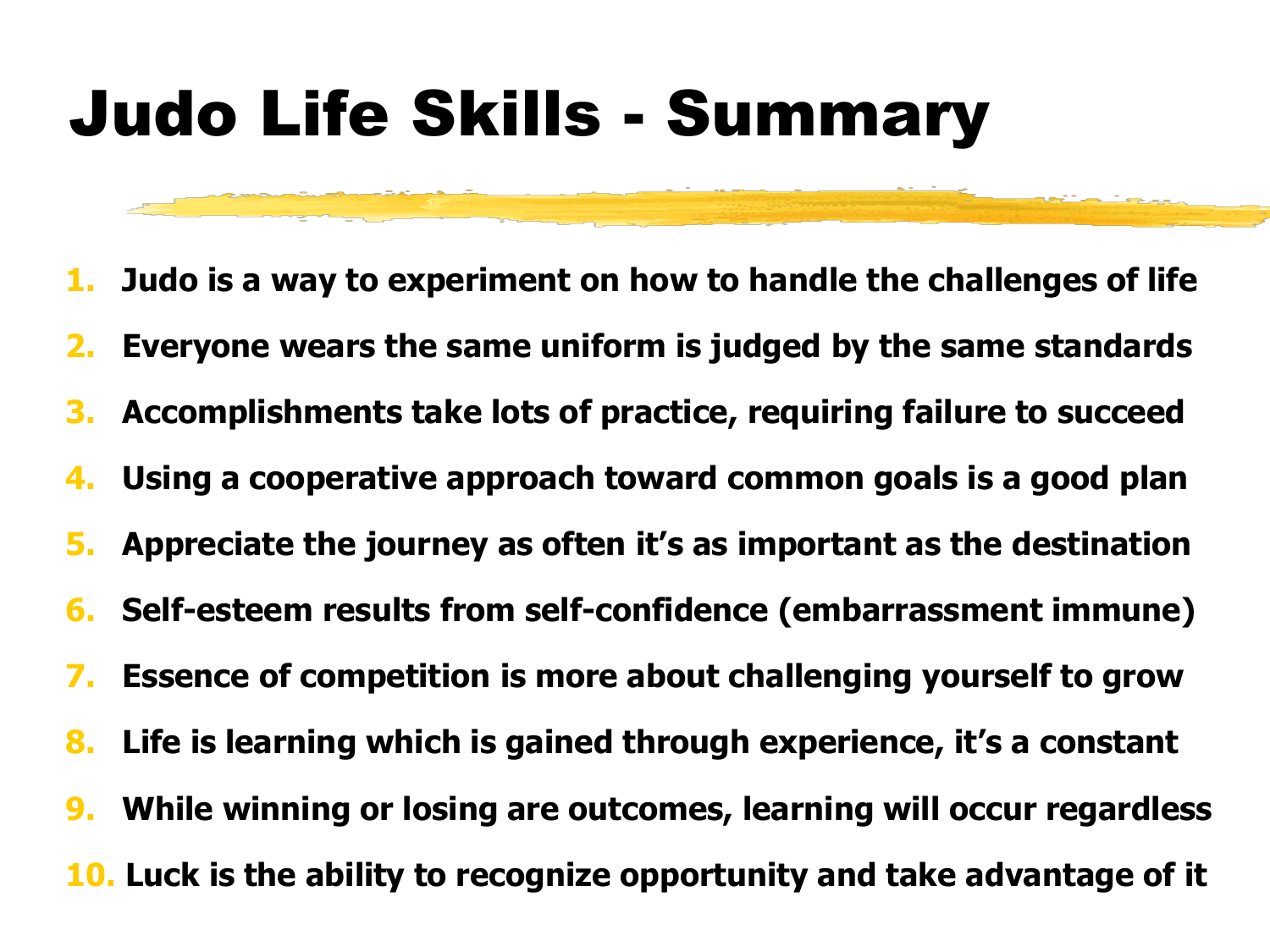#### Favorite Quote by Theodore Roosevelt

**"It is not the critic who counts, not the one who points out how the strong man stumbled or how the doer of deeds might have done better. The credit belongs to the man who is actually in the arena, whose face is marred with sweat and dust and blood; who strives valiantly; who errs and comes short again and again; who knows the great enthusiasms, the great devotions, and spends himself in <sup>a</sup> worthy cause; who, if he wins, knows the triumph of high achievement; and who, if he fails, at least fails while daring greatly, so that his place shall never be with those cold and timid souls who know neither victory or defeat."**